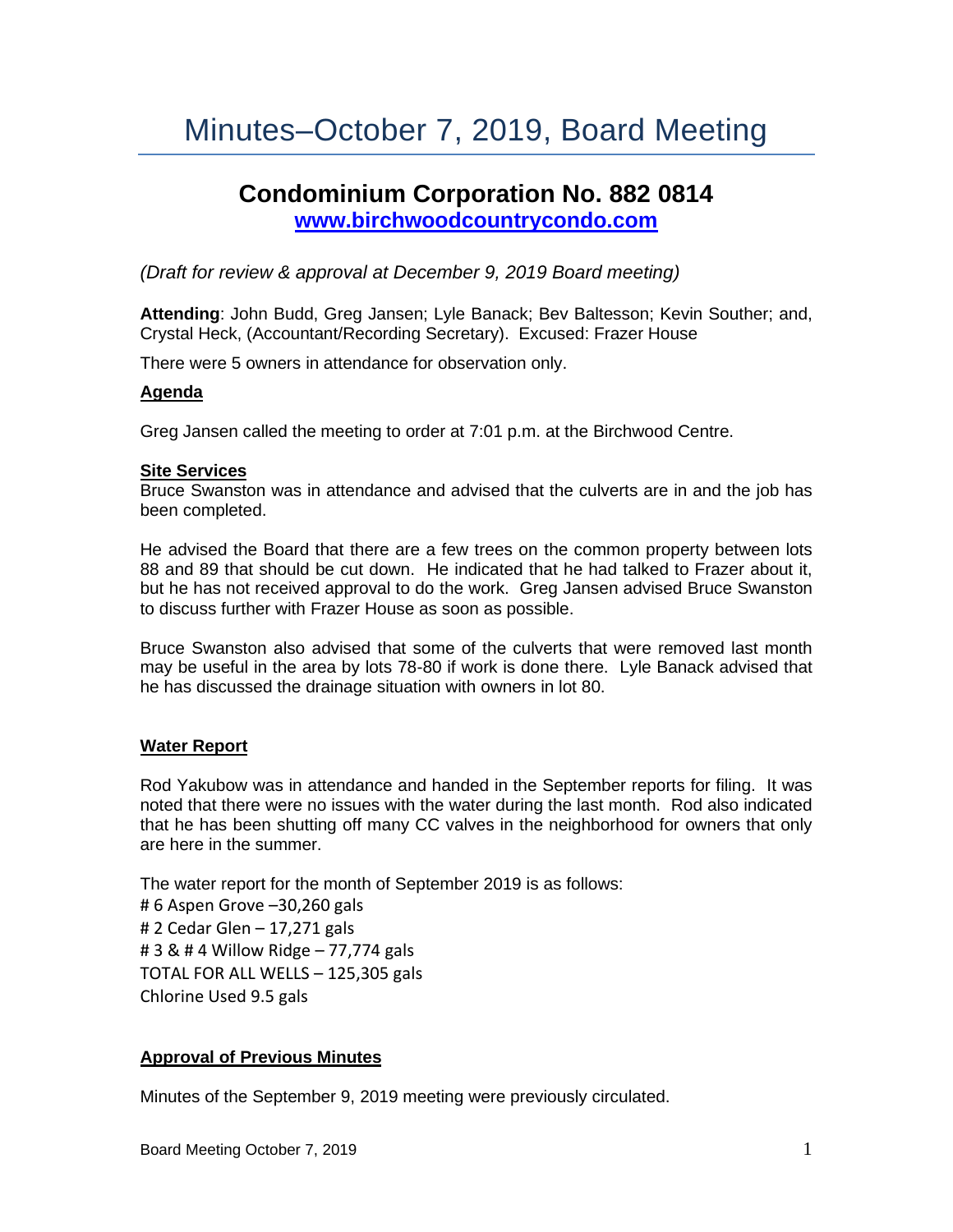**Motion:** Lyle Banack moved that the minutes be accepted as presented; John Budd seconded the motion. **Carried unanimously**

### **Financial Report**

Crystal Heck provided reports for August 2019 for the Boards review. There are currently 22 lots in arrears which consist of 6 owners that have not paid any of the current condo fees. Crystal Heck will send out the next set of overdue notices this week. Lyle Banack asked if the previous year's end books have been sent to the auditor. Crystal Heck explained that she sent them to the auditor last week.

## **Site Services**

Frazer House was unable to attend the meeting and did not provide any updates regarding site services. Greg Jansen asked Kevin Souther to work with Bruce Swanston and Frazer House with regards to the trees that need to be removed on the common property between lots 88 and 89.

#### **Secretarial**

Nothing to report

#### **Old Business**

#### **Action items as per list**

- Community Map & Community Lot Signs Lyle Banack has contacted County Fire Chief Tom Thompson to coordinate a time when he can come to the community and do a drive through to view existing signage and determine if additional signage would be beneficial to assist emergency vehicles in responding to calls within our community.
- Electrical boxes replacement and installation will be reviewed spring 2020.
- CC Valve and Water Hydrant Locations Kevin Souther will work with Rod Yakubow to get the water hydrant locations and cc valves locations identified.
- Frozen water line this will be monitored and flushed over the winter to maintain water flow. It will be determined in the spring of 2020 if repairs or modifications need to be done on the line. Owners affected with frozen lines this past spring have been asked to notify Rod Yakubow when they plan on returning to their lots in the spring of 2020.
- Yard Clean Up Notices Kevin Souther advised that he did tour the community and only found one lot that needed to receive a cleanup notice. Bev Baltesson will work with Kevin Souther to get the notice sent out.
- Culvert Replacements, lots 92, 54, 17, 30 and 75 This work was completed in September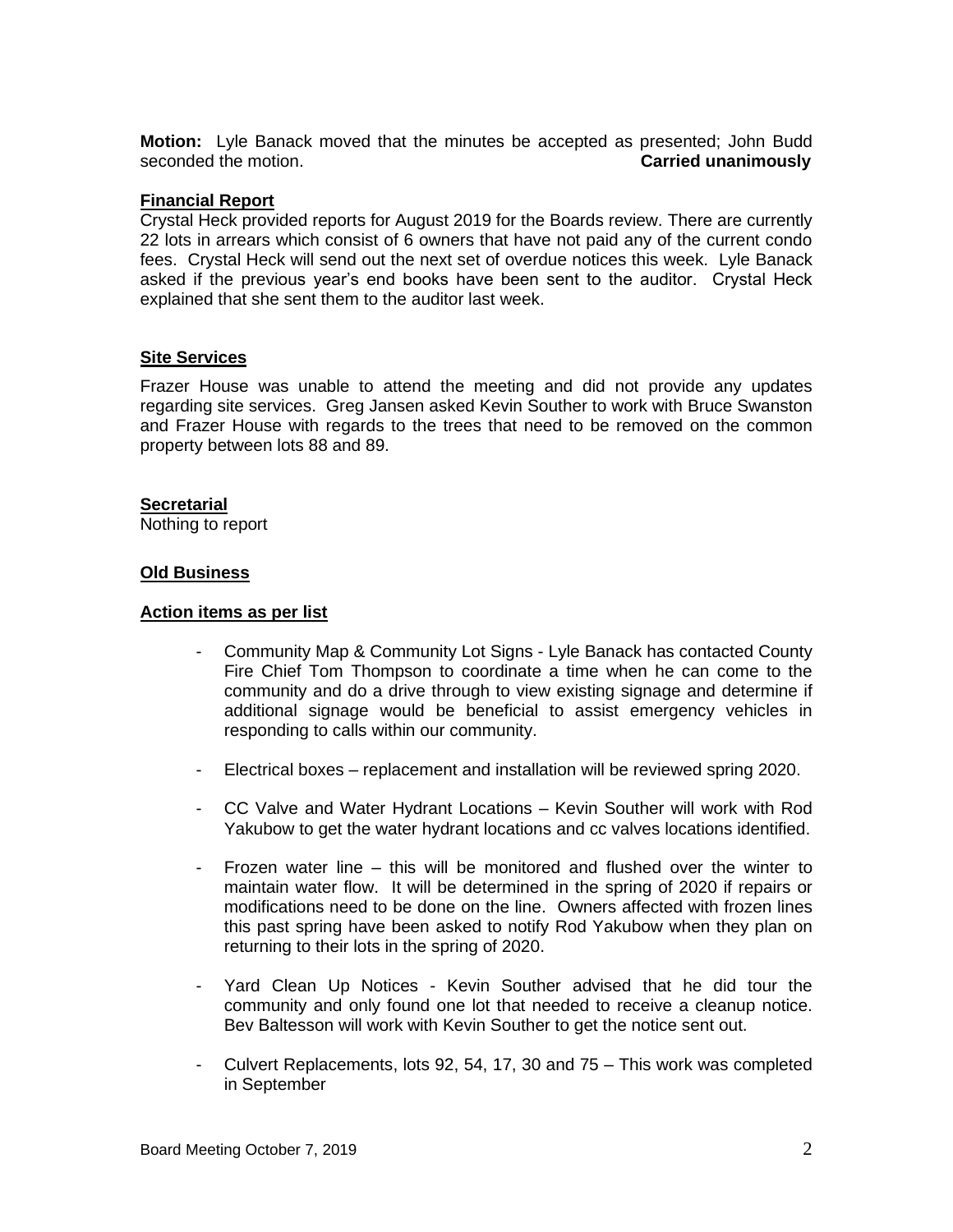- Drainage by Lots 78 80 Owners of these lots have discussed the drainage issue. Bruce Swanston advised that there are culverts available that may be used in this area if repairs are done.
- Security gate & codes there was some discussion regarding changing the code on the security gate. It was discussed that the code should be changed as many owners have raised the issue that the coded has not been changed in several years. It was determined that we could provide a code for emergency vehicles and a code for owners & residents. It was decided that the code will be changed, however, not until all owners & residents have been advised of the new code. It was also agreed that we would keep the existing code for a few months to assist with the transition. This item will be tabled until the Association needs to do a mailout to all owners.
- Brazeau Funding Information Pending, no new information provided
- Brazeau Grant Information Lyle Banack reported that he has been advised that all grants have been put on hold by the Provincial Government until the budget is released and by the Federal Government until the election is over.
- Recycle Dumpster Lyle Banack hasn't approached Brazeau County regarding this issue.

#### **New Business**

Nomination of Marilyn Osaka to the Board - Greg Jansen thanked Marilyn Osaka for volunteering to join the Board for the secretarial position. Bev Baltesson nominated Marilyn Osaka for the secretary position of the Board. Greg Jansen asked if Marilyn Osaka accepted the nomination. Marilyn Osaka accepted the nomination. Kevin Souther seconded the motion.

#### **Carried Unanimously**

Greg Jansen invited Marilyn Osaka to join the board at the front.

Annual meeting date and fiscal budget - Lyle Banack expressed some concerns regarding the timing of the AGM and the budget meetings. He explained that his understanding of the condominium act shows that the budget is not required to be presented to the owners at the AGM. He feels that the previous boards were reading the act incorrectly in their decision to move the budget meetings to before the AGM. Lyle Banack proposes to move the meeting to be changed to first Saturday of May from June and that would give time for the new elected board to prepare a new budget for the next year end.

Bev Baltesson has some reservations on making this move especially with new legislation possibly coming into effect January 1, 2020. Her concerns also include the fact that some Board members will just be returning to the country & community and have personal & family time commitments to deal with. Also, many seasonal owners may not be back to the community until later in May which could affect attendance. Bev Baltesson wanted an opportunity to investigate why the process was changed to prepare the budget prior to the AGM, as opposed to after the AGM, as Lyle Banack has